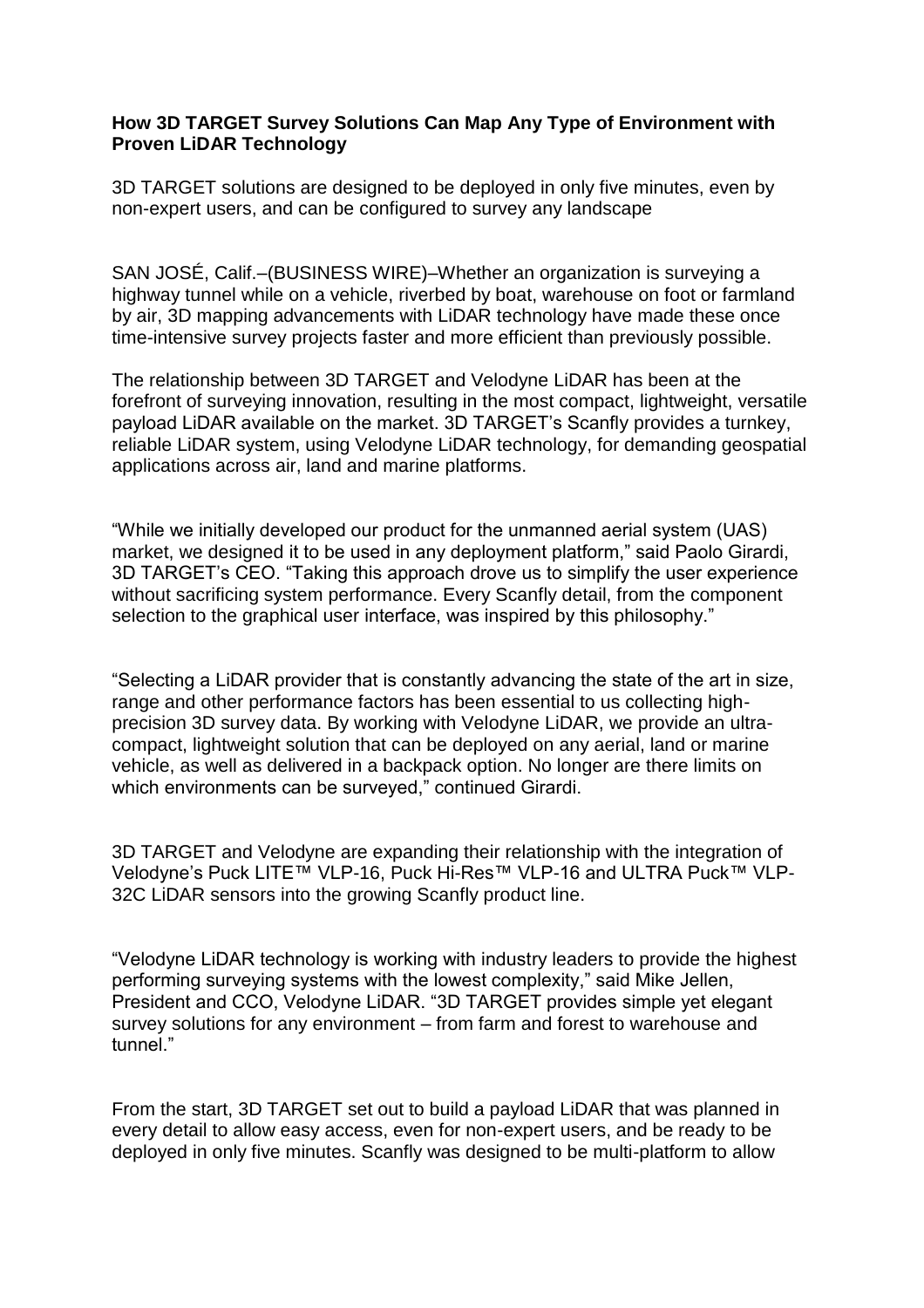installation on any vehicle and can be configured to address the uniqueness of any landscape to survey.

For 3D mapping capabilities, 3D TARGET turned to Velodyne LiDAR sensors, which deliver the most accurate real-time 3D data on the market. The result was a product that meets the requirements of research institutes, universities, design firms, large companies, surveyors and public administration. Scanfly's current hardware includes the Velodyne PUCK™ VLP-16 sensor and global shutter RGB cameras.

Scanfly combines real-time GPS and GLONASS positioning and on-board instrument measurements so that it always returns georeferenced data. In aerial deployments, Velodyne LiDAR technology and the double return of the scanner allow the system to discriminate treetops from undergrowth, automatically obtaining accurate measurements. Also, the multiple profiles of the scanner strongly reduce shaded areas which can speed up the mapping of roads and landscapes.

At the upcoming Geo Business Show conference in London (22nd-23rd May 2018), 3D TARGET will unveil its next-generation innovations, showcased by the introduction of Scanfly Ultra which includes the ULTRA Puck™ VLP-32C, as announced during the Commercial UAV Europe conference in Amsterdam (10th-12th April 2018).

The VLP-32C, Velodyne's newest long-range sensor, was designed to exceed the demands of the most challenging real-world 3D mobile mapping applications. Scanfly Ultra weighs 1.85 kg and its 32-channel sensor has a range of up to 200 meters. The sensor retains the innovative breakthroughs in 3D LiDAR such as 360° surround view along with real-time 3D data that includes distance and calibrated reflectivity measurements along with rotational angles. It generates up to 600,000 measurements per second in single return mode.

Scanfly Ultra will join two other new 3D TARGET products:

- Scanfly Lite, which weighs 1.5 kg and addresses application demands that require lower weight. It includes Puck LITE™ VLP-16, a 16-channel, real-time 3D LiDAR sensor with 360° surround view and a 100-meter range. The sensor generates up to 300,000 measurements per second in single return mode.
- Scanfly HD, which weighs 1.8 kg and includes a 16-channel, real-time 3D LiDAR sensor, which generates up to 300,000 measurements per second in single return mode. It is designed for applications that require greater resolution in the captured 3D image. The device includes Puck Hi-Res™ VLP-16, which has a 360° surround view and 100-meter range. It delivers a 20° vertical field of vision for a tighter channel distribution to provide greater details in the 3D image at longer ranges. The sensor enables the host system to not only detect, but also better discern, objects at greater distances.